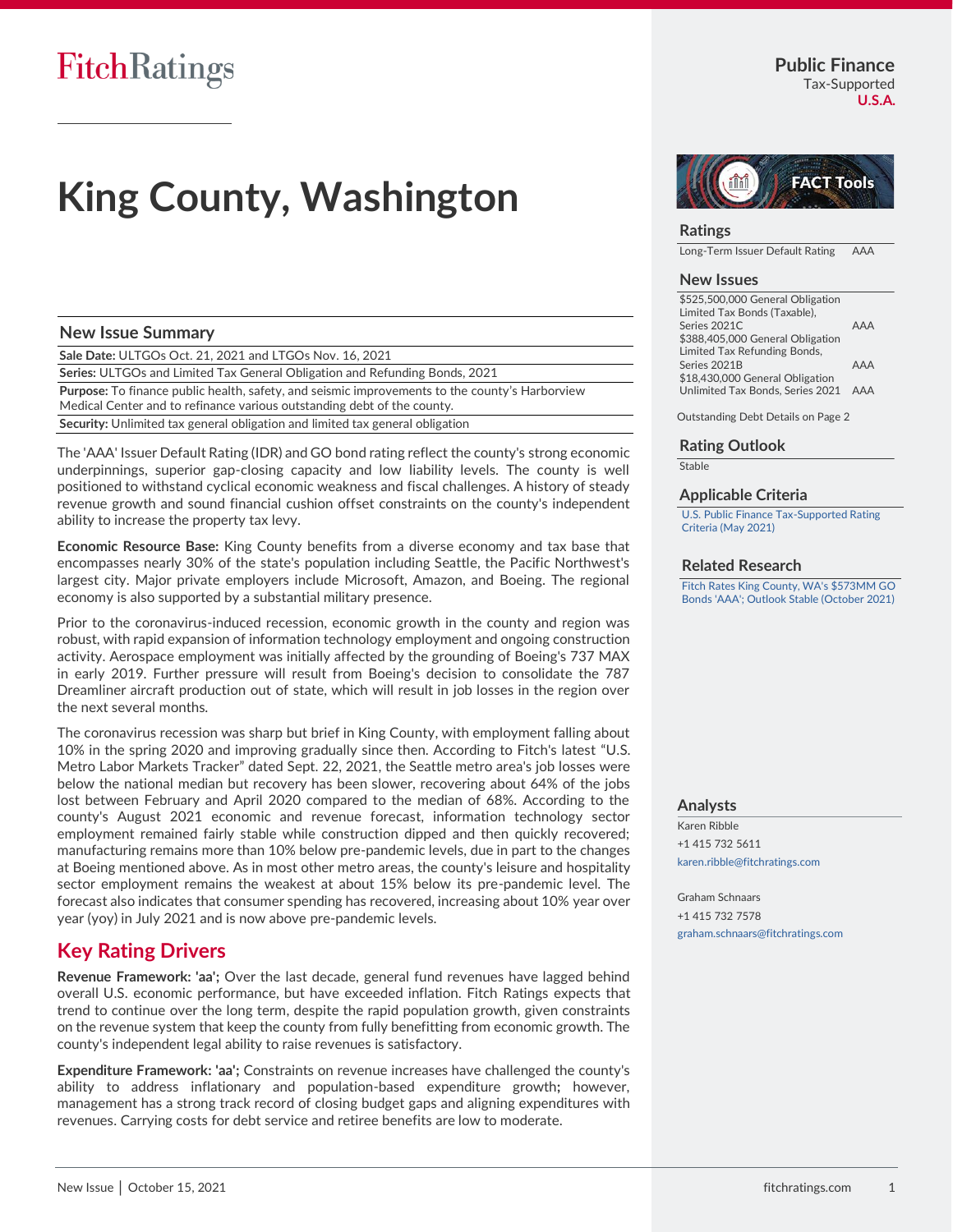# **FitchRatings**

**Long-Term Liability Burden: 'aaa';** Long-term liabilities, primarily in the form of overlapping debt, are a low burden on the resource base. The county participates in several state pension plans and has a minimal other post-employment benefit (OPEB) liability.

**Operating Performance: 'aaa';** The county used a combination of spending cuts, revenue raising and use of reserves to balance the 2021-2022 biennial budget assuming continued weak performance due to pandemic mitigation efforts. Given strong reserve levels and other tools available, Fitch expects the county to retain its superior gap-closing capacity.

# **Rating Sensitivities**

**Factors that could, individually or collectively, lead to positive rating action/upgrade:**

Upgrades are not possible as the ratings are currently at the highest level.

#### **Factors that could, individually or collectively, lead to negative rating action/downgrade:**

- An inability to address fiscal challenges triggered by a slower than expected economic recovery, as evidenced by insufficient budget management, reducing the county's financial resiliency by the end of the recovery period.
- An inability to manage ongoing expenditure pressures in response to statutory limits on revenue growth, coupled with salary and benefit costs that outpace revenue growth.

### **Current Developments**

#### **Budget Impact and Response**

The county's fiscal year coincides with the calendar year so almost the entire 2020 fiscal year was affected by the economic weakness from the pandemic and pandemic mitigation efforts. However, performance was better than the early forecasts, with sales and property taxes and ending fund balance all higher than in the county's August 2020 forecast. The county ended 2020 with sales and use taxes totaling about \$146 million, down about 4.5% compared to 2019 (\$6.8 million), and property taxes totaled \$377 million, an increase of 2.8% (\$10.3 million) over 2019. Early in the 2020 budget year, in response to the sharp drop in sales taxes, the county kept some positions vacant and made other spending adjustments in preparation for the development of the 2021-2022 budget. The county ultimately ended 2020 with a \$17 million surplus, bringing unrestricted fund balance (committed, assigned and unassigned) to \$199 million, or 20% of 2020 spending. This is up from \$182 million in unrestricted 2019 fund balance, which was equal to 20% of 2019 spending.

The 2021–2022 biennial budget assumes a gradual return of normal economic activity, with hospitality — such as cruises, conventions and hotel stays — not likely to return to normal levels until the 2023-2024 biennium. The budget assumes no 2021 salary increases for open contracts which expired at the end of 2020, including for the coalition of unions representing about 40% of the county's workforce, which is currently negotiating its contract potentially through 2024.

The 2021–2022 general fund biennial budget totals about \$1.9 billion, roughly the same as the 2019–2020 budget, not including revenues and expenditures related to the pandemic. The lower than previously forecasted sales taxes in 2020 along with some cost increases and new programs resulted in an estimated \$143 million budget gap for 2021–2022 (about 8% of the biennial budget) that the county closed through improving efficiencies in service delivery, eliminating positions (including 14 filled positions) and reducing or eliminating services. The county also increased general fund revenue by charging utilities for the use of right-of-way on county-owned land (estimated at \$30 million annually) and eliminating the use of a downtown office building, saving \$5 million in operating costs and \$40 million in deferred maintenance. The budget also appropriates about \$29 million in undesignated fund balance and some of the rainy day reserve; however, given the American Recovery and Protection Act (ARPA) funding of \$437 million, and improved prospects for tax revenues, the county now expects it will not use the rainy day reserve in 2021.

#### **Rating History (IDR)**

|                            |          | Outlook/              |          |
|----------------------------|----------|-----------------------|----------|
| Rating                     | Action   | Watch                 | Date     |
| AAA                        | Affirmed | Stable                | 10/7/21  |
| AAA                        | Affirmed | Stable                | 9/2/08   |
| AAA                        | Affirmed | Negative <sup>a</sup> | 10/24/07 |
| AAA                        | Assigned | Stable                | 10/6/05  |
| <sup>a</sup> Rating Watch. |          |                       |          |

#### **Outstanding Debt**

| <b>General Obligation Unlimited Tax</b> |     |
|-----------------------------------------|-----|
| <b>Bonds</b>                            | AAA |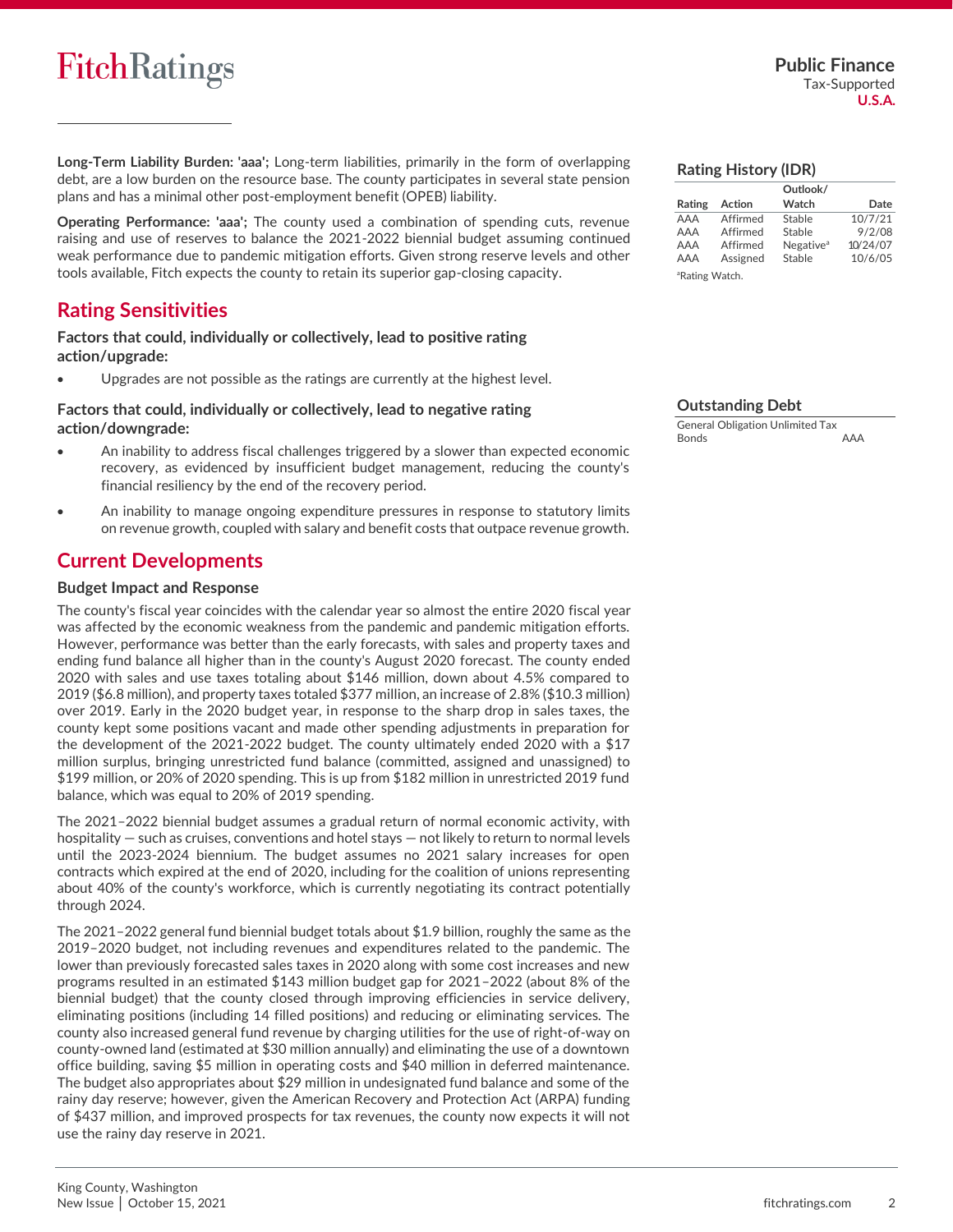# **FitchRatings**

The county has received over \$1.2 billion in federal and state funding to support county operations, including the public health response. These funds include \$437 million from ARPA, \$530 million Coronavirus Aid, Relief, Economic Security (CARES) Act, \$110.7 million from the Washington State Department of Commerce, and \$121 million from the Washington State Department of Health.

# **Credit Profile**

King County has benefited from above-average population and employment growth during the past decade, increasing its population by 17.5% (compared to 7.4% nationally) to 2.3 million in 2020. In addition, educational attainment levels are well above the national average (52.5% with at least a bachelor's degree compared to 31.2% nationally) and annual personal income growth has been close to 6% in recent years. The county continues to attract new residents drawn by high-paying jobs in the information technology sector, which Fitch expects to support sustained economic growth.

### **Revenue Framework**

Revenue growth generally outpaces inflation but is below overall U.S. economic performance. Fitch expects county revenues to continue to exceed inflation based on population gains and ongoing economic development, but to lag behind U.S. GDP over the long term due to the statutory limit.

Property taxes accounted for approximately 38% of general fund revenues in 2020 and have provided a steady source of revenue growth due to ongoing additions to the tax base from new construction, which are not considered in the 1% statutory limit on property tax levy growth. Charges for services, which include revenues received for services provided on behalf of other local governments, accounted for 28% of general fund revenue in 2020, while sales taxes provided an additional 15%.

Prior to 2020, sales tax revenue growth had been strong, particularly in unincorporated areas (which garner the county a larger share of the taxable sales value), as well as newly instituted taxing of remote sellers. The 1% statutory limit on increases to the property tax levy also provides downside protection by allowing the tax rate to increase to offset any property tax value declines.

Property and sales tax increases require voter approval. The county's chief area of independent revenue flexibility is in charges for services. In aggregate, these tools provide the county with satisfactory independent legal ability to raise operating revenues in relation to expected normal cyclical declines.

#### **Expenditure Framework**

Law, safety and justice is the county's primary responsibility and accounts for about threequarters of general fund expenditures. In 2019, the county settled with two of its larger unions with a 4% wage increase for 2019 and 1.5% each on January 2020 and July 2020. A majority of the other unions agreed to similar terms. For the coalition of unions which have open contracts, the 2021-2022 biennial budget assumes no wage increases in 2021 and 2% for 2022.

Based on current spending practices, Fitch expects expenditure growth to be marginally above revenue growth over time in the absence of policy action.

Expenditure-cutting flexibility is solid. The county's carrying costs for debt service and retiree benefits equal about 10% of spending, but approximately 40% of pension costs (about two thirds of the total carrying costs) were paid from county enterprise funds. In addition, the county has incorporated ongoing expenditure controls into its biennial budget process, providing a strong starting point for potential cuts that may be required in a downturn or in order to align revenues with expenditures.

#### **Long-Term Liability Burden**

The county's long-term liability burden, including this issuance, outstanding direct and overlapping debt and the county's Fitch-adjusted net pension liabilities, totals about \$11 billion, which is low relative to the county's resource base at just over 5% of personal income.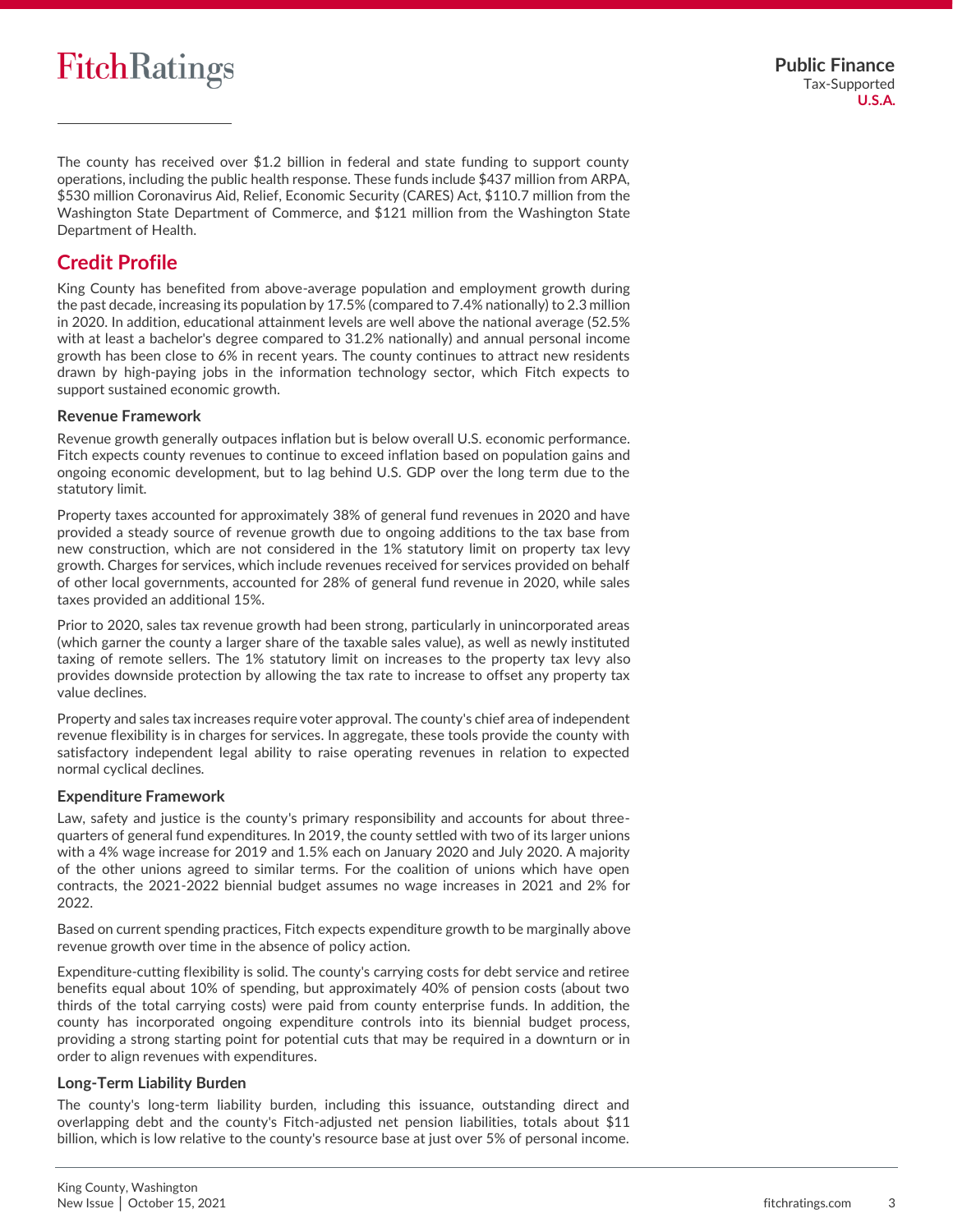# **FitchRatings**

Including the series 2021C LTGO bonds, the county plans to issue about \$1 billion in new money limited tax GO bonds during this biennium for bridge replacements, land purchases, facility improvements and the affordable housing and solid waste capital programs. In addition, the voters approved a \$1.7 billion GO bond measure on the November 2020 ballot to finance needed improvements to the county's Harborview Medical Center, including seismic improvements. The 2021 ULTGO bonds will finance a portion of this project and the remaining bond authorization will be issued over several years.

The county participates in several state-sponsored pension plans that are adequately funded under Fitch's assumption of 6% investment returns. OPEB liabilities are low at approximately 0.1% of personal income.

### **Operating Performance**

The Fitch Analytical Stress Test (FAST) scenario analysis tool relates historical tax revenue volatility to GDP to support the assessment of operating performance under Fitch's criteria. The FAST is not a forecast, but it represents Fitch's estimate of possible revenue behavior in a downturn based on historical revenue performance. Hence, actual revenue declines will vary from the FAST results, and Fitch expects that the county will implement necessary corrective actions to offset them. The FAST does provide a relative sense of the risk exposure of a particular local government entity compared to other local government entities.

The county's FAST results under the moderate decline scenario, which assumes no policy action, show the county maintaining unrestricted general fund reserves well above the level required to maintain a 'aaa' financial resilience assessment. The county ended 2020 with an unrestricted general fund balance of \$199 million, or 20% of general fund spending. The county has budgeted to use about \$29 million in undesignated fund balance in the 2021-2022 biennium but should end better than budget due to the improved economic outlook and unbudgeted federal funding.

Fitch believes the county is well positioned to address the current fiscal challenges associated with slower revenue growth as the recovery takes hold and will maintain reserves that are consistent with the highest financial resilience assessment. This expectation is based on strong past performance, a healthy starting point for reserves, solid control over spending and a relatively manageable gap that would open in the downside scenario.

Financial resilience is supported by a policy that targets unassigned reserves at 8% (lowered to 6% in the 2021-2022 biennium) of general fund revenues, as well as a rainy day reserve that exceeded \$25 million at the end of 2020 (equal to about 3% of general fund spending). At the end of 2020, the county also retained approximately \$17 million in available balances outside the general fund.

The county has demonstrated a strong commitment to financial flexibility through the maintenance of reserves at targeted levels, extensive and conservative financial forecasting and monitoring, and regular closure of budget gaps without the use of reserves. In addition, the county has a track record of moving expenditure responsibilities outside of the general fund through voter-approved increases to property tax levy limits for specific purposes.

# **ESG Considerations**

Unless otherwise disclosed in this section, the highest level of ESG credit relevance is a score of '3'. This means ESG issues are credit-neutral or have only a minimal credit impact on the entity, either due to their nature or the way in which they are being managed by the entity. For more information on Fitch's ESG Relevance Scores, visit [www.fitchratings.com/esg.](https://www.fitchratings.com/topics/esg)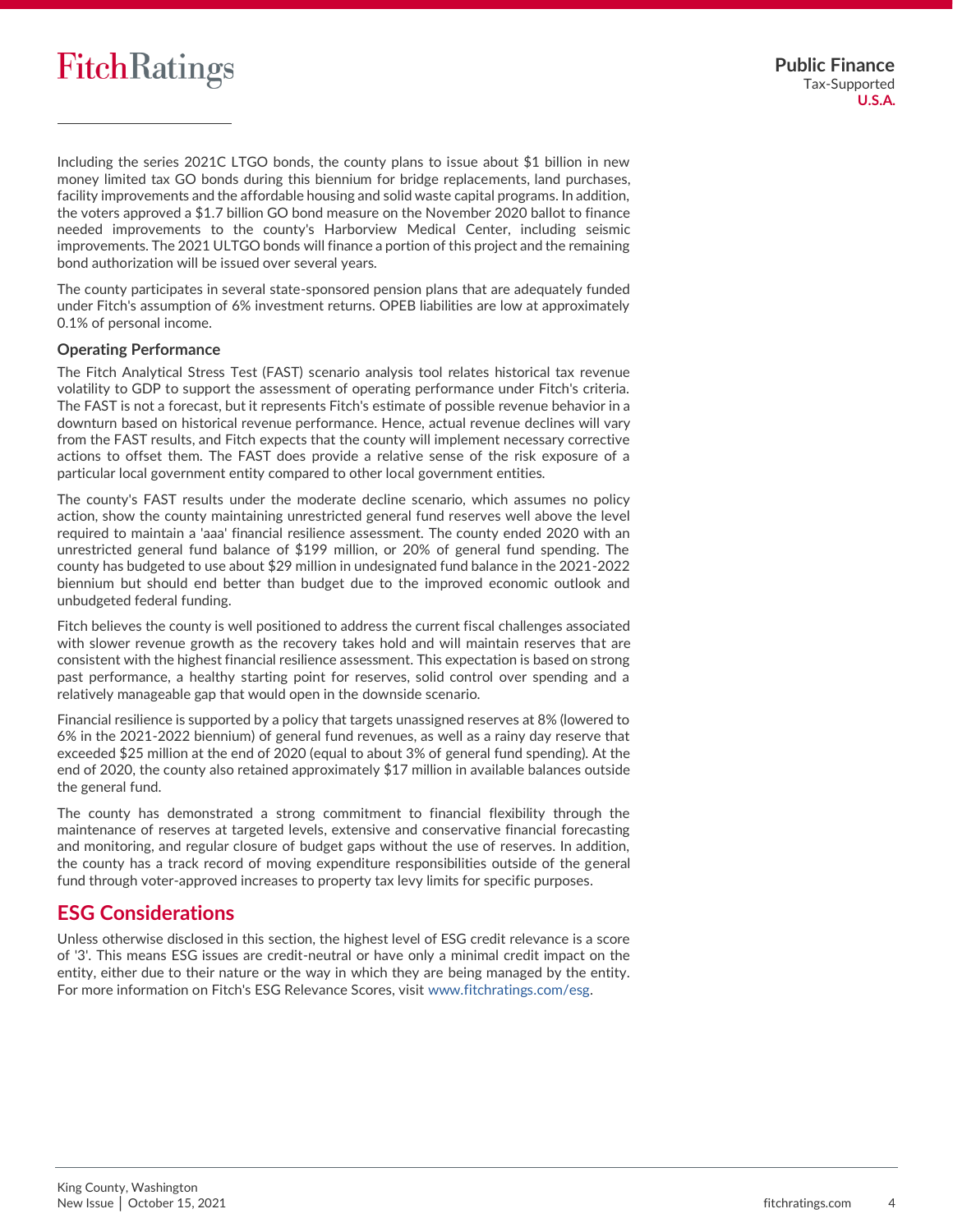

#### **King County (WA)**

**Scenario Analysis**

Ver 48



#### **Analyst Interpretation of Scenario Results**

The Fitch Analytical Stress Test (FAST) scenario analysis tool relates historical tax revenue volatility to GDP to support the assessment of operating performance under Fitch's criteria. The FAST is not a forecast, but it represents Fitch's estimate of possible revenue behavior in a downturn based on historical revenue performance. Hence, actual revenue declines will vary from the FAST results, and Fitch expects that the county will implement necessary corrective actions to offset them. The FAST does provide a relative sense of the risk exposure of a particular local government entity compared to other local government entities.

| <b>Scenario Parameters:</b>       |                    |  |                     | Year 1    | Year <sub>2</sub> | Year <sub>3</sub> |
|-----------------------------------|--------------------|--|---------------------|-----------|-------------------|-------------------|
| GDP Assumption (% Change)         |                    |  |                     | $(1.0\%)$ | 0.5%              | 2.0%              |
| Expenditure Assumption (% Change) |                    |  |                     | 2.0%      | 2.0%              | 2.0%              |
| Revenue Output (% Change)         | Min Y1 Stress: -1% |  | Case Used: Moderate | (1.0%)    | 2.3%              | 4.1%              |
| Inherent Budget Flexibility       |                    |  |                     |           | Midrange          |                   |

| <b>Revenues, Expenditures, and Fund Balance</b>                  |                                    | <b>Actuals</b> |           |                |           |                 | <b>Scenario Output</b> |             |           |                 |
|------------------------------------------------------------------|------------------------------------|----------------|-----------|----------------|-----------|-----------------|------------------------|-------------|-----------|-----------------|
|                                                                  | 2014                               | 2015           | 2016      | 2017           | 2018      | 2019            | 2020                   | Year 1      | Year 2    | Year 3          |
| <b>Total Revenues</b>                                            |                                    | 752,717        | 790,167   | 821,945        | 863,031   | 915,992         | 991,547                | 981,632     | 1,004,129 | 1,045,443       |
| % Change in Revenues                                             |                                    | 6.2%           | 5.0%      | 4.0%           | 5.0%      | 6.1%            | 8.2%                   | $(1.0\%)$   | 2.3%      | 4.1%            |
| <b>Total Expenditures</b>                                        |                                    | 680.854        | 710.344   | 729,747        | 770,097   | 828,400         | 915,529                | 933,840     | 952,516   | 971,567         |
| % Change in Expenditures                                         |                                    | 4.8%           | 4.3%      | 2.7%           | 5.5%      | 7.6%            | 10.5%                  | 2.0%        | 2.0%      | 2.0%            |
| Transfers In and Other Sources                                   |                                    | 342            | 11,121    | 13,423         | 11.798    | 19,425          | 20,929                 | 20,720      | 21,195    | 22,067          |
| Transfers Out and Other Uses                                     | 71,991                             | 72,784         | 68,094    | 84,358         | 85,421    | 87,277          | 79,978                 | 81,578      | 83,209    | 84,873          |
| <b>Net Transfers</b>                                             | (71, 717)                          | (72, 442)      | (56, 973) | (70, 935)      | (73, 623) | (67, 852)       | (59,049)               | (60, 858)   | (62, 015) | (62, 807)       |
| Bond Proceeds and Other One-Time Uses                            |                                    |                |           |                |           |                 |                        |             |           |                 |
| Net Operating Surplus/(Deficit) After Transfers                  | (12, 612)                          | (579)          | 22,850    | 21,263         | 19,311    | 19,740          | 16,969                 | (13,066)    | (10, 402) | 11,070          |
| Net Operating Surplus/(Deficit) (% of Expend. and Transfers Out) | (1.7%                              | $(0.1\%)$      | 2.9%      | 2.6%           | 2.3%      | 2.2%            | 1.7%                   | (1.3%)      | $(1.0\%)$ | 1.0%            |
| Unrestricted/Unreserved Fund Balance (General Fund)              | 100,105                            | 100,548        | 123,820   | 142,754        | 162,733   | 182,008         | 199,187                | 186,121     | 175,719   | 186,789         |
| Other Available Funds (GF + Non-GF)                              |                                    | 20,000         | 18,280    | 21,650         | 17,750    | 17,250          | 17,250                 | 17,250      | 17,250    | 17,250          |
| Combined Available Funds Balance (GF + Other Available Funds)    | 100,105                            | 120,548        | 142,100   | 164,404        | 180,483   | 199,258         | 216,437                | 203,371     | 192,969   | 204,039         |
| Combined Available Fund Bal. (% of Expend. and Transfers Out)    | 13.9%                              | 16.0%          | 18.3%     | 20.2%          | 21.1%     | 21.8%           | 21.7%                  | 20.0%       | 18.6%     | 19.3%           |
| <b>Reserve Safety Margins</b>                                    | <b>Inherent Budget Flexibility</b> |                |           |                |           |                 |                        |             |           |                 |
| Moderate                                                         |                                    | <b>Minimal</b> |           | <b>Limited</b> |           | <b>Midrange</b> |                        | <b>High</b> |           | <b>Superior</b> |
| Reserve Safety Margin (aaa)                                      |                                    | 16.0%          |           | 8.0%           |           | 5.0%            |                        | 3.0%        |           | 2.0%            |
| Reserve Safety Margin (aa)                                       |                                    | 12.0%          |           | 6.0%           |           | 4.0%            |                        | 2.5%        |           | 2.0%            |
| Reserve Safety Margin (a)                                        |                                    | 8.0%           |           | 4.0%           |           | 2.5%            |                        | 2.0%        |           | 2.0%            |
| Reserve Safety Margin (bbb)                                      |                                    | 3.0%           |           | 2.0%           |           | 2.0%            |                        | 2.0%        |           | 2.0%            |

Notes: Scenario analysis represents an unaddressed stress on issuer finances. Fitch's scenario analysis assumes the GDP and expenditure growth sequence shown in the 'Scenario Parameters' section. Inherent budget flexibility is the analyst's assessment of the issuer's ability to deal with fiscal stress through tax and spending policy choices, and determines the multiples used to calculate the reserve safety margin. For further details, please see Fitch's US Tax-Supported Rating Criteria.